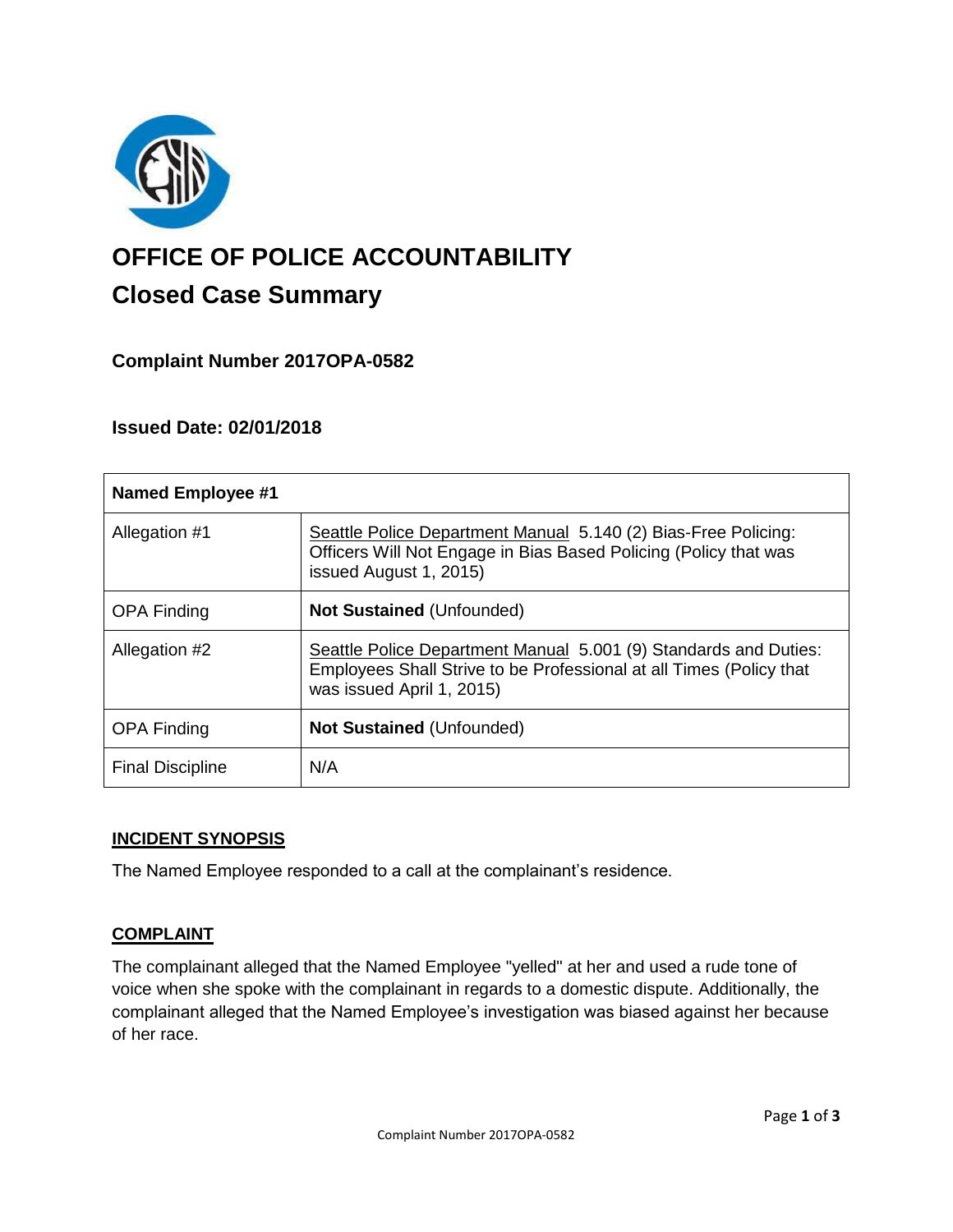#### **INVESTIGATION**

The OPA investigation included the following actions:

- 1. Review of the complaint
- 2. Search for and review of all relevant records and other evidence
- 3. Review of In-Car Videos (ICV)
- 4. Interview of SPD employee

#### **ANALYSIS AND CONCLUSION**

SPD policy prohibits biased policing, which it defines as "the different treatment of any person by officers motivated by any characteristic of protected classes under state, federal, and local laws as well other discernible personal characteristics of an individual." (SPD Policy 5.140.) This includes different treatment based on the race of the subject. (See id.)

Based on the OPA Director's review of the evidence, he found no evidence indicating that Named Employee #1 engaged in biased policing. Named Employee #1 reported that her actions were based on the information she learned at the scene, as well as on her interactions with the complainant and the complainant's ex-boyfriend and Named Employee #1's evaluation of their respective accounts and demeanors. Named Employee #1 stated at her OPA interview that she did not engage in biased policing. This assertion was corroborated by the account of the concierge, who was an impartial witness to the incident.

SPD Policy 5.001-POL-9 requires that SPD employees "strive to be professional at all times." The policy further instructs that "employees may not engage in behavior that undermines public trust in the Department, the officer, or other officers." (SPD Policy 5.001-POL-9.)

Based on the OPA Director's review of the evidence, including the audio recording of Named Employee #1's interaction with the complainant, he did not find that Named Employee #1's behavior was unprofessional. While Named Employee #1 did, at times, use a firm tone of voice with the complainant – particularly when she told her that she could not go outside – it was due to Named Employee #1's concern that the complainant would escalate an already potentially volatile situation. Named Employee #1 denied that she yelled at the complainant, and this contention was corroborated not only by the ICV but also by a disinterested third party witness. Notably, this witness, the concierge, informed OPA of her belief that Named Employee #1 was not unprofessional or rude during her interaction with the complainant.